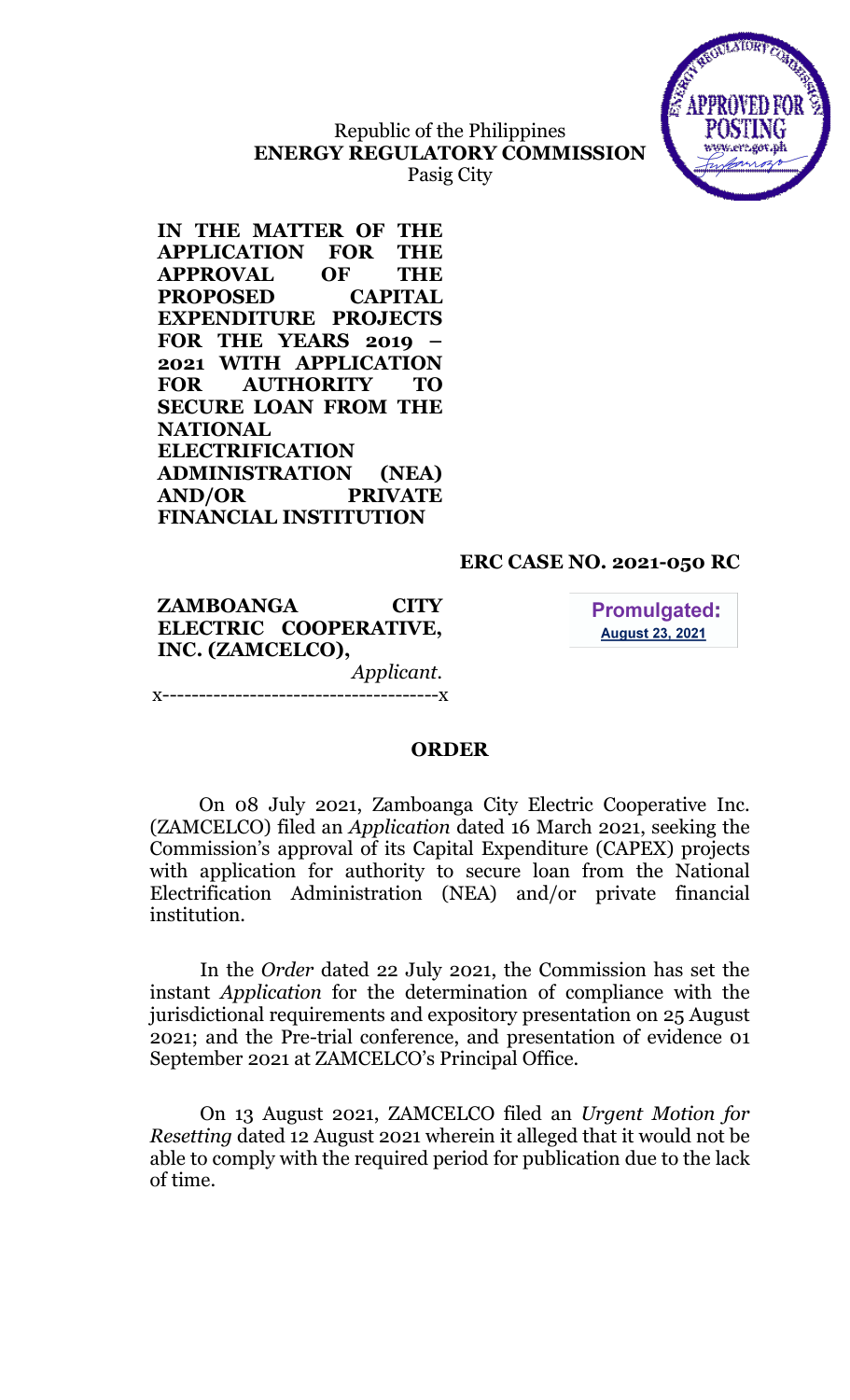#### ERC CASE NO. 2021-050 RC ORDER/ 16 AUGUST 2021 PAGE 2 OF 7

Having found the said Motion in order, the Commission granted the same. In view of thereof, the hearings set on 25 August 2021 and 01 September 2021 pursuant to the Commission's Order dated 22 July 2021 are cancelled.

ACCORDINGLY, the Commission hereby sets the instant Application for determination of compliance with the jurisdictional requirements, expository presentation, Pre-trial Conference, and presentation of evidence on the following dates and online platform for the conduct thereof pursuant to Resolution No. 09, Series of 2020<sup>1</sup> dated 24 September 2020 and Resolution No. 01, Series of 2021, dated 17 December 2020 (ERC Revised Rules of Practice and Procedure)<sup>2</sup>:

| <b>Date</b>                                                                                     | <b>Platform</b>                  | <b>Activity</b>                                                                                             |
|-------------------------------------------------------------------------------------------------|----------------------------------|-------------------------------------------------------------------------------------------------------------|
| <b>20 October 2021</b><br>(Wednesday) at two<br>o'clock in the afternoon<br>$(2:00 \text{ PM})$ | <b>Microsoft</b><br><b>Teams</b> | Determination of<br>compliance with the<br>jurisdictional<br>requirements and<br>expository<br>presentation |
| <b>27 October 2021</b><br>(Wednesday) at two<br>o'clock in the afternoon<br>(2:00 PM)           | <b>Microsoft</b><br><b>Teams</b> | <b>Pre-trial Conference</b><br>and presentation of<br>evidence                                              |

Accordingly, ZAMCELCO is hereby directed to host the virtual hearings at ZAMCELCO's Principal Office at MCLL Highway, Putik, Zamboanga City as the designated venue for the conduct thereof, and ensure that the same is open to the public and the community quarantine guidelines are observed at all times. Moreover, ZAMCELCO shall guarantee that, during the conduct of the expository presentation, the participation of the public shall not be impaired.

# RELATIVE THERETO, ZAMCELCO is hereby directed to:

1) Cause the publication of the attached Notice of Virtual Hearing in two (2) newspapers of nationwide circulation in the Philippines at its own expense, twice (2x) within two (2) successive weeks, the dates of publication not being less than seven (7) days apart, and the date of the last

 1 A Resolution Adopting the Guidelines Governing Electronic Applications, Filing and Virtual Hearings Before the Energy Regulatory Commission.

 $2A$  Resolution Adopting the Revised Rules of Practice and Procedure of the Energy Regulatory Commission.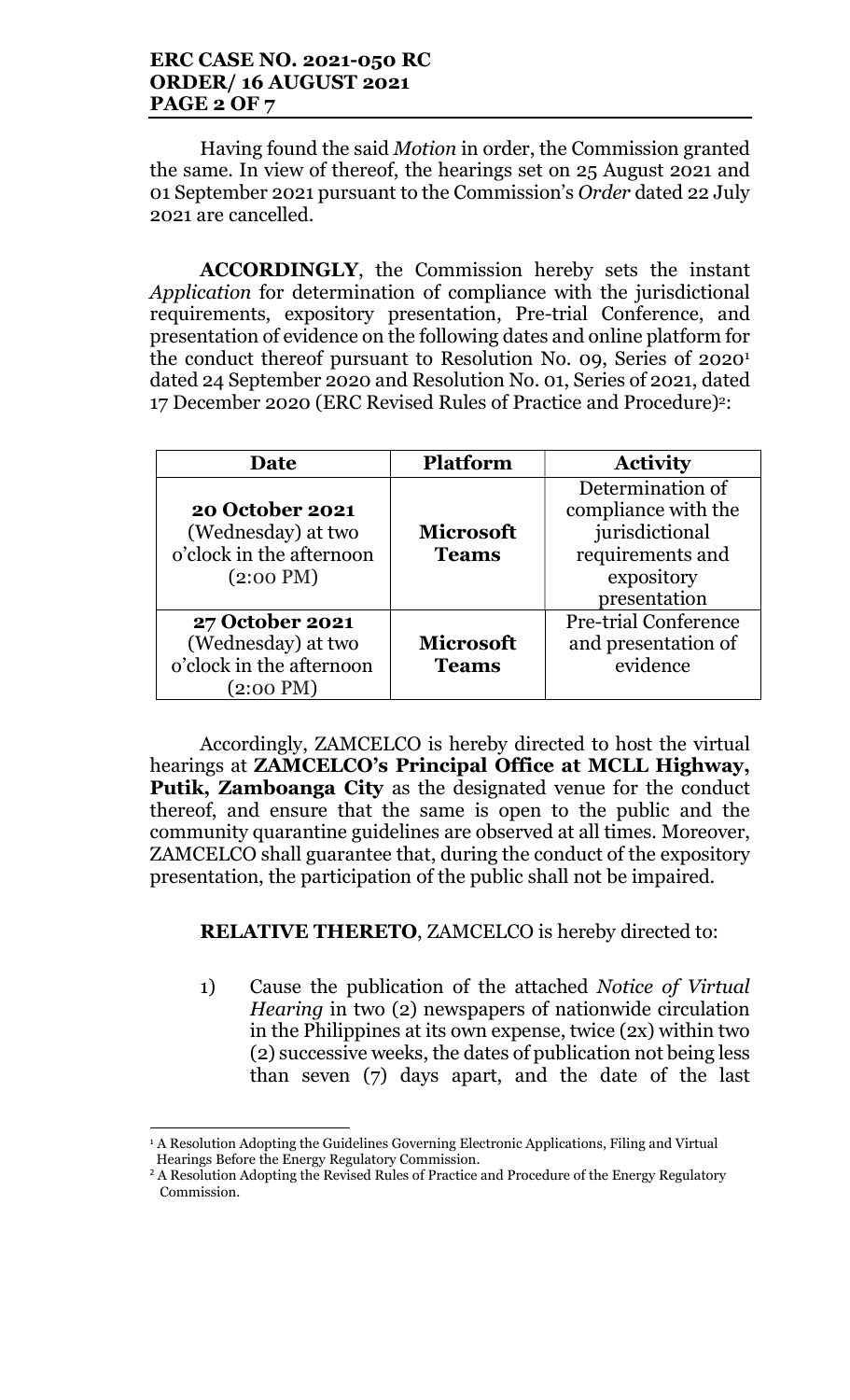publication to be made not later than ten (10) days before the date of the scheduled initial hearing;

- 2) Furnish with copies of this Order and the attached Notice of Virtual Hearing the Offices of the Provincial Governor, the Mayor, and the Local Government Unit (LGU) legislative body within ZAMCELCO's franchise area for the appropriate posting thereof on their respective bulletin boards;
- 3) Inform the consumers within ZAMCELCO's franchise area, by any other means available and appropriate, of the filing of the Application, its reasons therefor, and of the scheduled virtual hearings thereon;
- 4) Furnish with copies of this Order and the attached Notice of Virtual Hearing, the Office of the Solicitor General (OSG), the Commission on Audit (COA), and the Committees on Energy of both Houses of Congress. They are hereby requested, if they so desire to send their duly authorized representatives and attend the scheduled hearing; and
- 5) Furnish with copies of the Application and its attachments all those making requests therefor, subject to the resolution of the prayer for confidential treatment of information, if any, and reimbursement of reasonable photocopying costs.<sup>3</sup>

Within five (5) calendar days prior to the date of the scheduled initial virtual hearing, ZAMCELCO must submit to the Commission via e-mail at  $d$ ocket@erc.ph, copy furnish the Legal Service through legal@erc.ph, its written compliance to the aforementioned directives by attaching therewith, methodically arranged and duly marked, the following:

- 1) The evidence of publication of the attached Notice of Virtual Hearing consisting of affidavit of the Editors or Business Managers of the newspapers where the said Notice of Virtual Hearing was published, and the complete issues of the said newspapers;
- 2) The evidence of actual posting of this Order and the attached Notice of Virtual Hearing consisting of certifications issued to that effect, signed by the

<sup>3</sup> For the e-mail address of the applicant, please see page 7.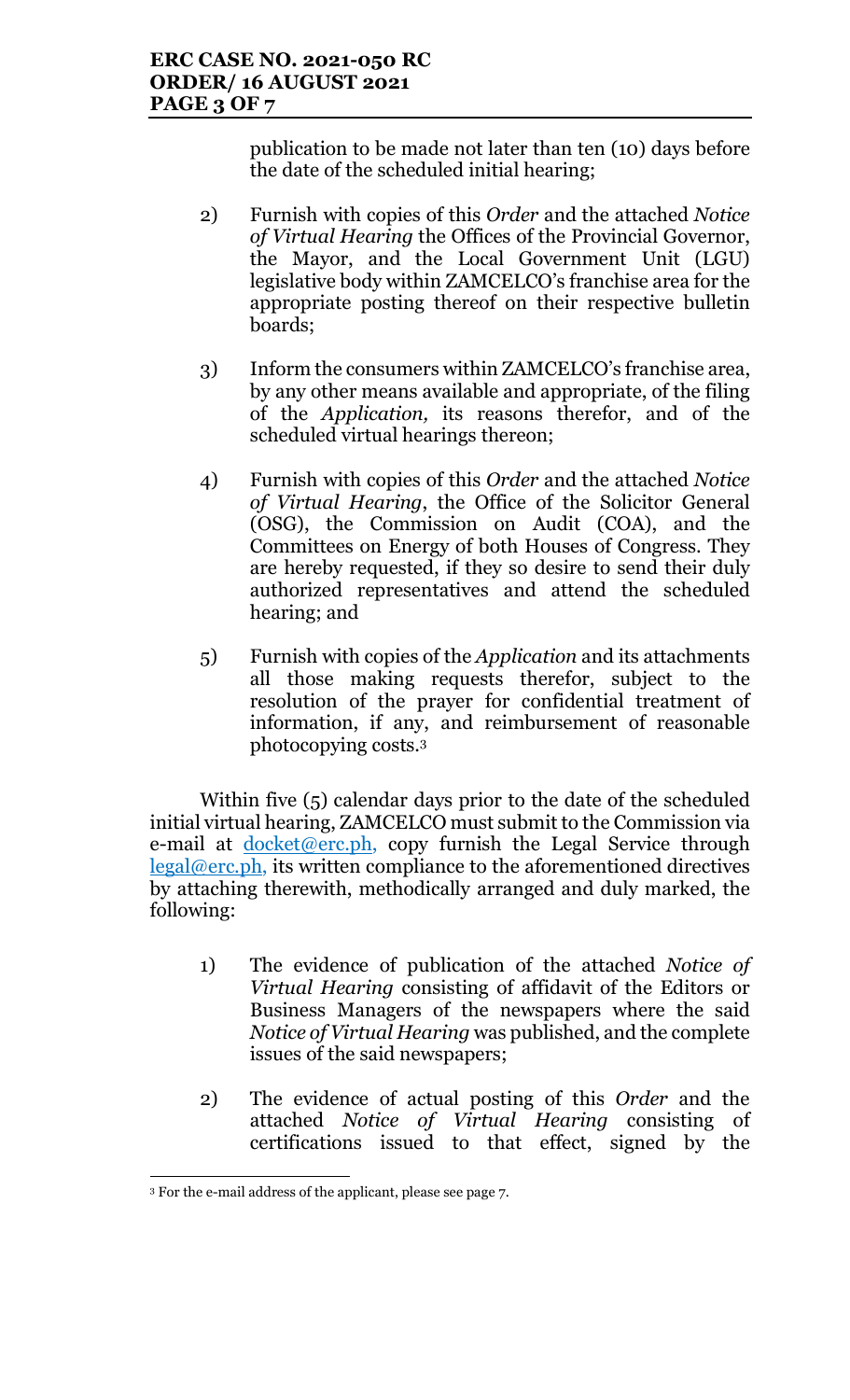aforementioned Governor, Mayor and LGU legislative body or their duly authorized representatives, bearing the seals of their offices;

- 3) The evidence of other means employed by ZAMCELCO to inform the consumers within its franchise area of the filing of the Application, its reasons therefor, and of the scheduled hearings thereon;
- 4) The evidence of receipt of copies of this Order and the attached Notice of Virtual Hearing by the OSG, the COA, and the Committees on Energy of both Houses of Congress;
- 5) The evidence of receipt of copies of the Application and its attachments by all those making requests therefor, if any; and
- 6) Such other proofs of compliance with the requirements of the Commission.

Moreover, ZAMCELCO is hereby required to post on its bulletin boards, the scanned copies of the jurisdictional requirements, together with the newspaper publications and certifications issued by the concerned Office of the Mayor, Provincial Governor and Local Legislative Body and to submit proof of its posting thereof.

ZAMCELCO and all interested parties are also required to submit to the Commission via e-mail at  $d$ ocket@erc.ph, copy furnish the Legal Service through  $\text{legal@erc.ph}$ , at least five (5) calendar days before the date of the scheduled initial virtual hearing and Pre-trial Conference, their respective Pre-Trial Briefs containing, among others:

- 1) A summary of admitted facts and proposed stipulation of facts;
- 2) The issues to be tried or resolved;
- 3) The documents or exhibits to be presented, stating the purposes and proposed markings therefor, which should also be attached to the Pre-trial Brief; and
- 4) The number and names of the witnesses, with their written testimonies in a Judicial Affidavit form attached to the Pretrial Brief.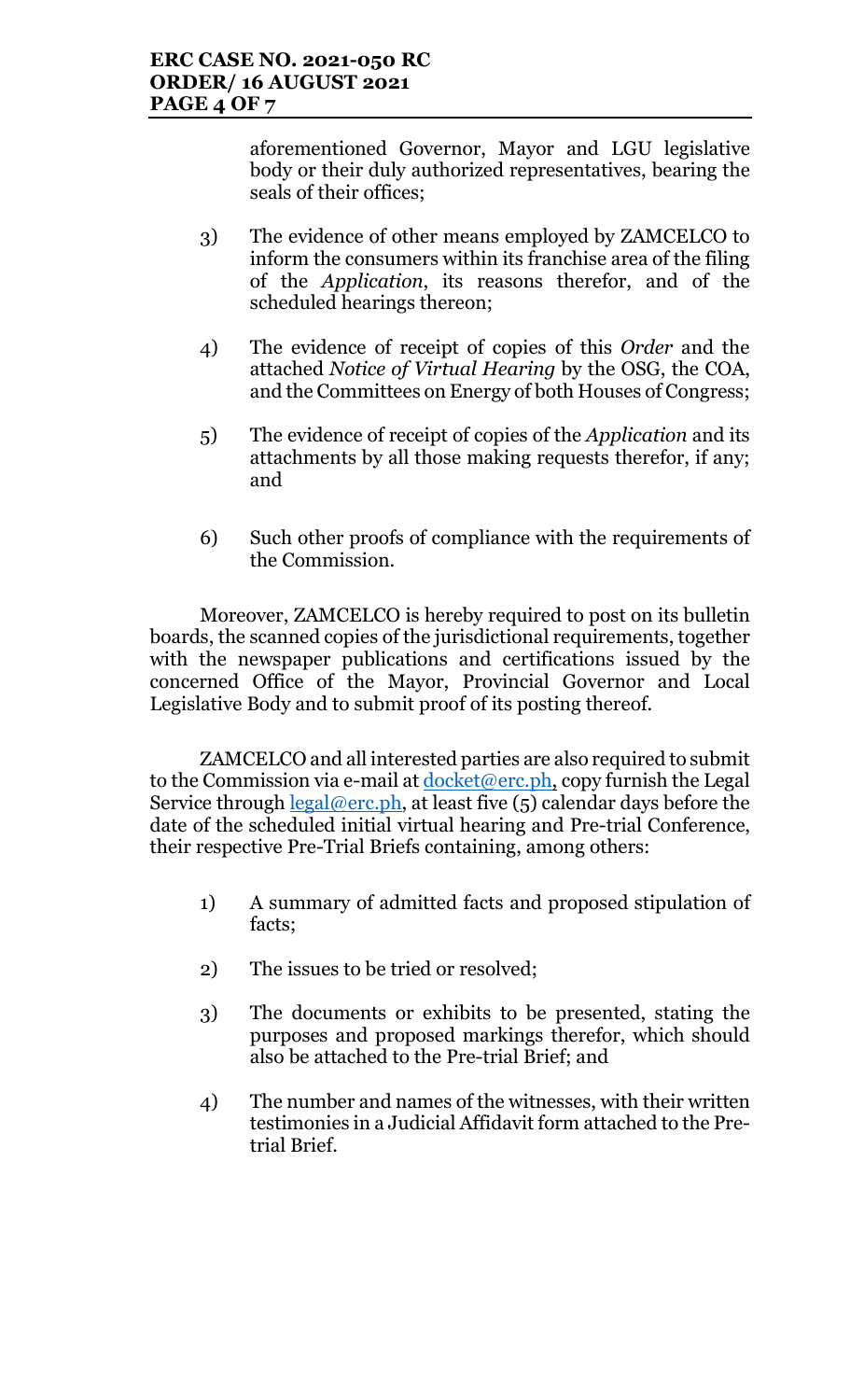### ERC CASE NO. 2021-050 RC ORDER/ 16 AUGUST 2021 PAGE 5 OF 7

ZAMCELCO must ensure that all the documents or exhibits proposed to be presented have already been duly submitted to the Commission at least five (5) calendar days before the date of the scheduled initial virtual hearing and Pre-trial Conference pursuant to the preceding paragraph.

Failure of ZAMCELCO to comply with the above requirements within the prescribed period shall be a ground for cancellation of the scheduled hearings, and the resetting of which shall be six (6) months from the said date of cancellation.

ZAMCELCO is hereby directed to file a copy of its Expository Presentation via e-mail at  $d$ ocket@erc.ph, copy furnish the Legal Service through <u>legal@erc.ph</u>, at least five (5) calendar days prior to the scheduled virtual hearing. ZAMCELCO shall also be required, upon the request of any stakeholder, to provide an advance copy of its expository presentation, at least five (5) calendar days prior to the scheduled virtual hearing.

Any interested stakeholder may submit its comments and/or clarifications at least one (1) calendar day prior to the scheduled virtual hearing, via e-mail at *docket@erc.ph*, copy furnish the Legal Service through legal@erc.ph. The Commission shall give priority to the stakeholders who have duly submitted their respective comments and/or clarifications, to discuss the same and propound questions during the course of the expository presentation.

ZAMCELCO is hereby directed to submit, either through personal service, registered or ordinary mail/private courier, one (1) set of the original or certified true hard/printed copy/ies of its Jurisdictional Compliance, Expository Presentation, Pre-trial Brief, and Judicial Affidavit/s of witness/es, within five (5) working days from the date that the same were electronically submitted, as reflected in the acknowledgment receipt e-mail sent by the Commission. Similarly, all interested parties who filed their Petition for Intervention or Opposition are required to submit the hard/printed copy thereof within the same period through any of the available modes of service.

(This space is intentionally left blank)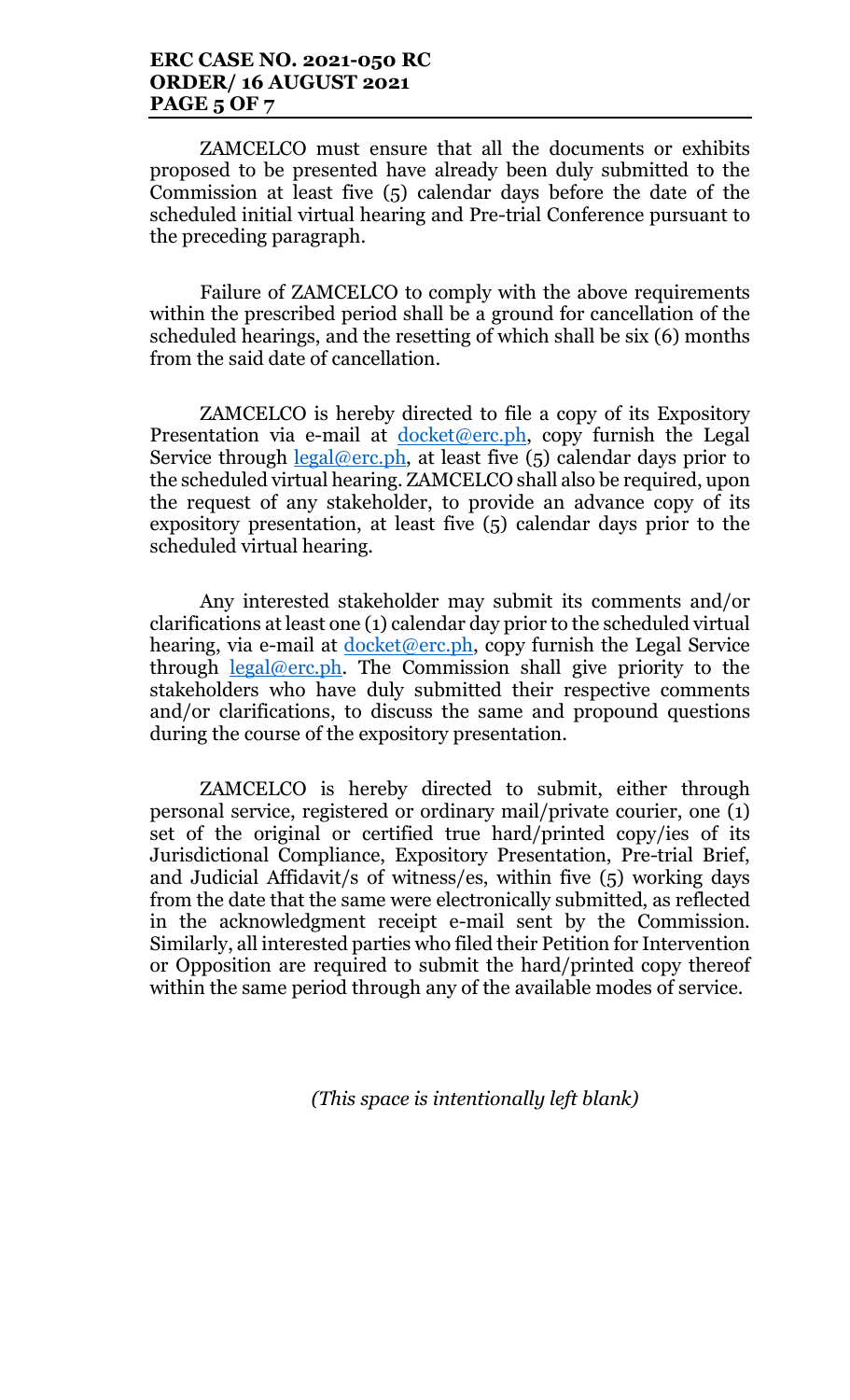#### ERC CASE NO. 2021-050 RC ORDER/ 16 AUGUST 2021 PAGE 6 OF 7

Finally, ZAMCELCO, including its authorized representative/s and witness/es, are hereby directed to provide the Commission, thru legal.virtualhearings@erc.ph, with their respective e-mail addresses upon receipt of this Order. The Commission will send the access link/s to the aforementioned hearing platform within five (5) working days prior to the scheduled hearings.

# SO ORDERED.

Pasig City, 16 August 2021.

FOR AND BY AUTHORITY OF THE COMMISSION:

AGNES VST DEVANADERA

Chairperson and CEO